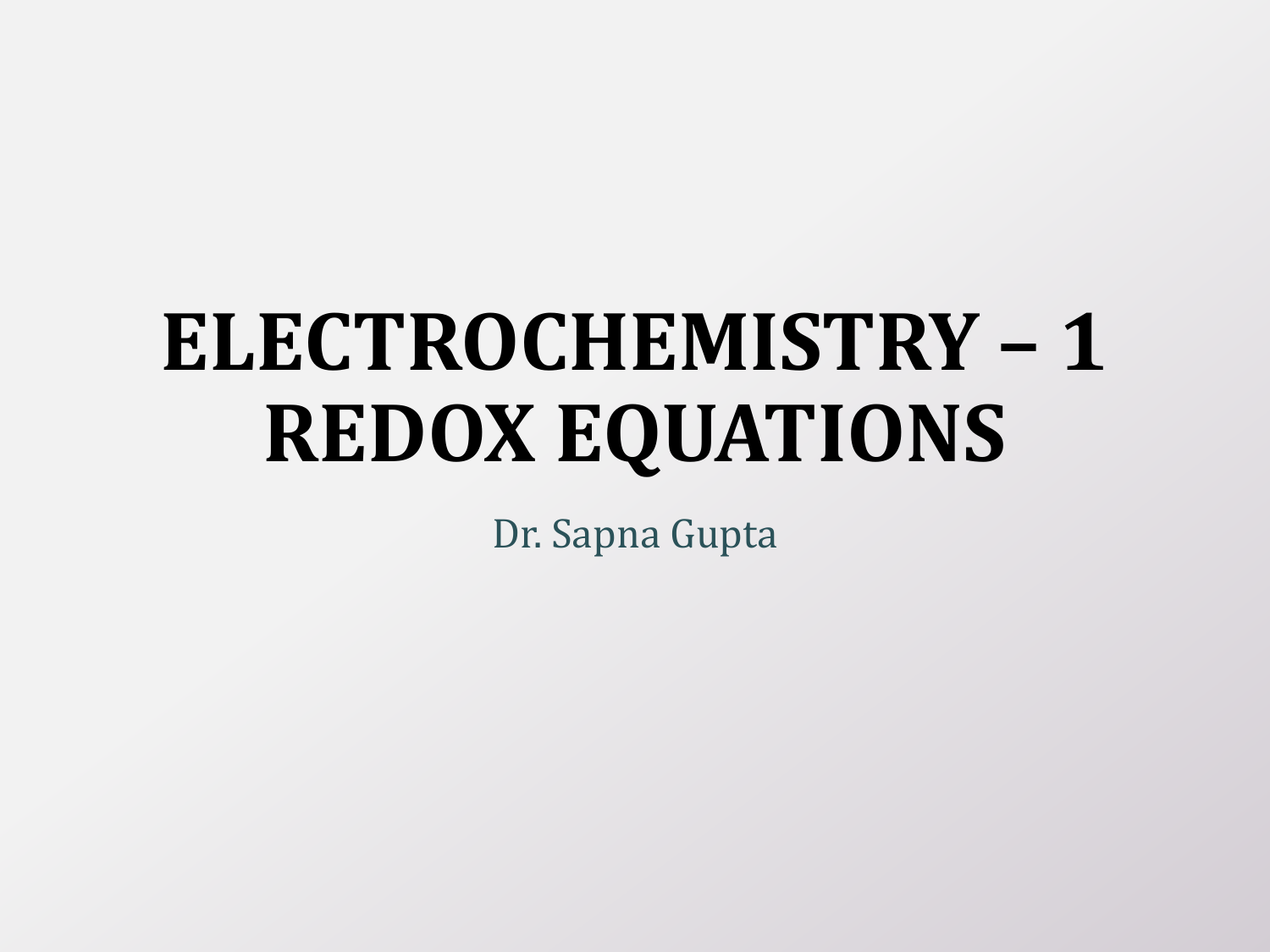## **VOLTAIC CELLS**

- A **voltaic cell** employs a spontaneous oxidation–reduction reaction as a source of energy.
- The redox reactions studied here are electron transfers: oxidation loss of electrons and reduction – gain of electrons.
- It separates the reaction into two half−reactions, physically separating one half−reaction from the other.
- Our first step in studying electrochemical cell is to balance its oxidation– reduction reaction in an acidic or basic solutions.
- The electron transfer is studied so the hydronium ion,  $H_3O^+(aq)$ , will be represented by its simpler notation,  $H^+(aq)$ . Only the notation, not the chemistry, is different.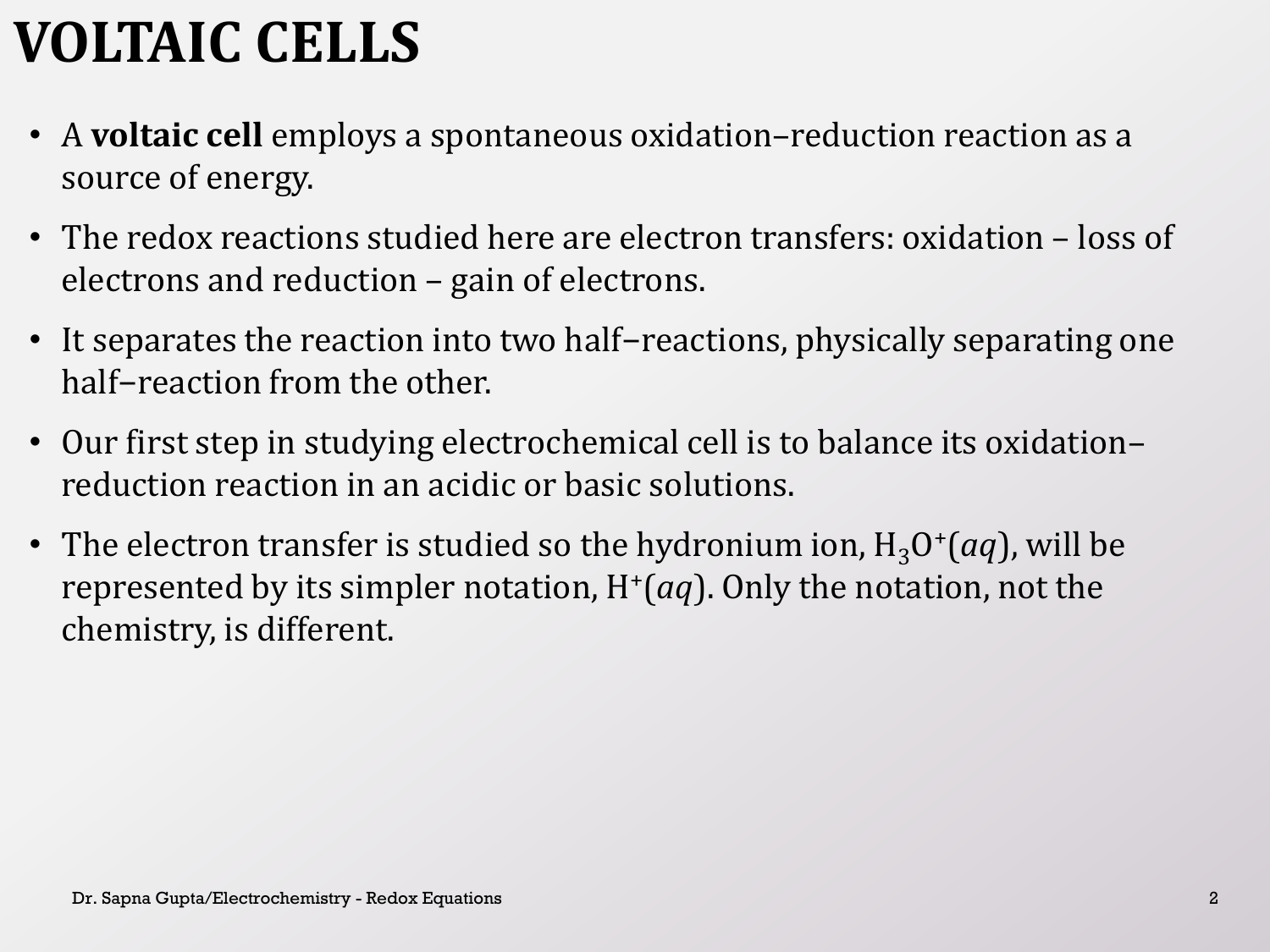### **A REDOX EQUATION**

 $Fe^{2+}(aq) + NO_3^{-}(aq) \rightarrow Fe^{3+}(aq) + NO(g)$  in acidic solution



We determine the oxidation number of Fe and N in each substance. Oxidation: Fe<sup>2+</sup>(*aq*) is oxidized from +2 to +3 in Fe<sup>3+</sup>(*aq*). Reduction: N in  $NO<sub>3</sub><sup>-</sup>(aq)$  is reduced from +5 to +2 in  $NO(g)$ . The reaction is in acidic conditions (HNO $_{\rm 3}$ ).

Then we proceed to balance the equation….next few slides.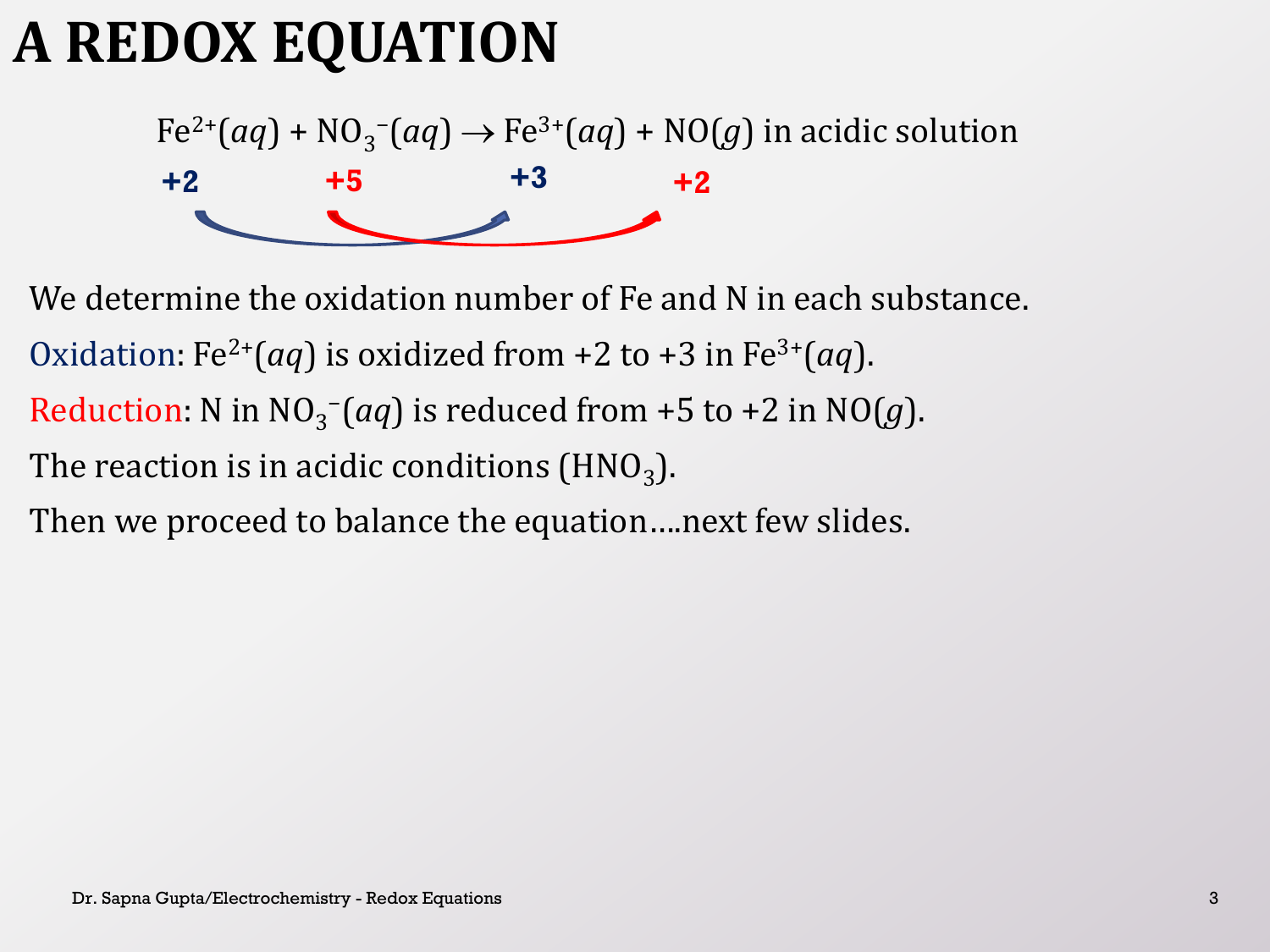### **BALANCING REDOX REACTIONS – IN ACID**

To balance the reaction there is a five step process:

- 1) Balance all atoms other than H and O.
- 2) Balance O using  $H<sub>2</sub>O$  on the opposite side.
- 3) Balance H using H<sup>+</sup> on the opposite side.
- 4) Balance the charges on both sides using electrons on opposite sides. (remember for oxidation electrons will be on the product side and for reduction they will be on the reactant side)
- 5) Multiply the entire oxidation or reduction equation to have the same number of electrons for both equations.
- 6) Add the two redox reactions that should nullify the electrons.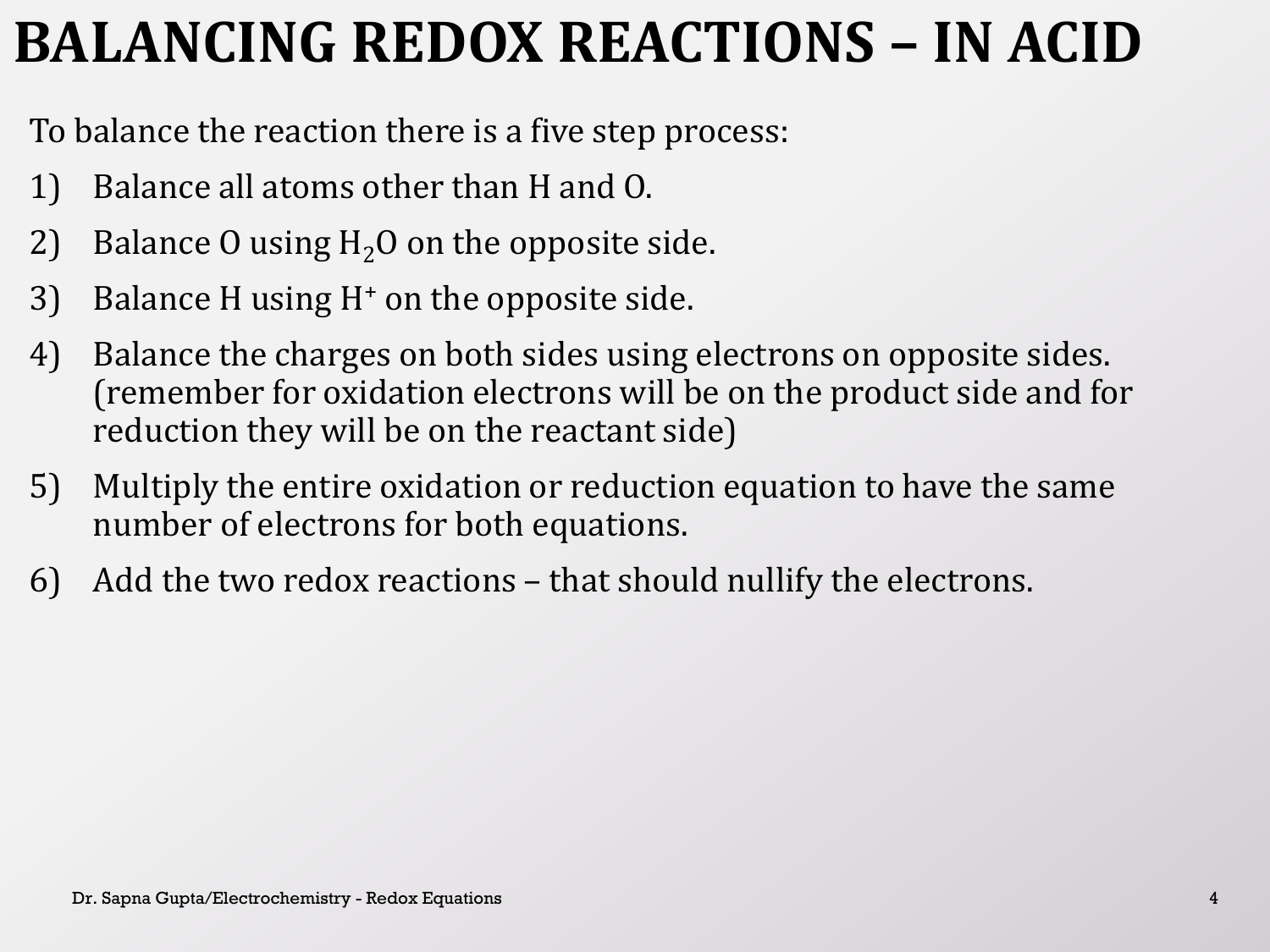#### **EXAMPLE: BALANCING REDOX EQUATION**

 $+2$   $+5$   $+3$   $+2$  $Fe^{2+}(aq) + NO_3^{-}(aq) \rightarrow Fe^{3+}(aq) + NO(g)$  in acidic solution **Oxidation half−reaction**

 $Fe^{2+}(aq) \rightarrow Fe^{3+}(aq) + e^{-}$ 

#### **Reduction half−reaction**

First we balance N, then O:  $NO_3^-$  (aq)  $\rightarrow NO(aq) + 2H_2O(l)$ Next we balance H:  $4H^{+}(aq) + NO_{3}(aq) \rightarrow NO(g) + 2H_{2}O(l)$ Then we balance e<sup>-</sup>: 3e<sup>-</sup> + 4H<sup>+</sup>(*aq*) + NO<sub>3</sub><sup>-</sup>(*aq*) → NO(*aq*) + 2H<sub>2</sub>O(*l*) Combine the two equations

$$
3Fe^{2+}(aq) \rightarrow 3Fe^{3+}(aq) + 2e^{-}
$$
  

$$
3Fe^{2+}(aq) + NO_3^{-}(aq) \rightarrow NO(g) + 2H_2O(l)
$$
  

$$
4H^{+}(aq) + 3Fe^{2+}(aq) + NO_3^{-}(aq) \rightarrow 3Fe^{3+}(aq) + NO(g) + 2H_2O(l)
$$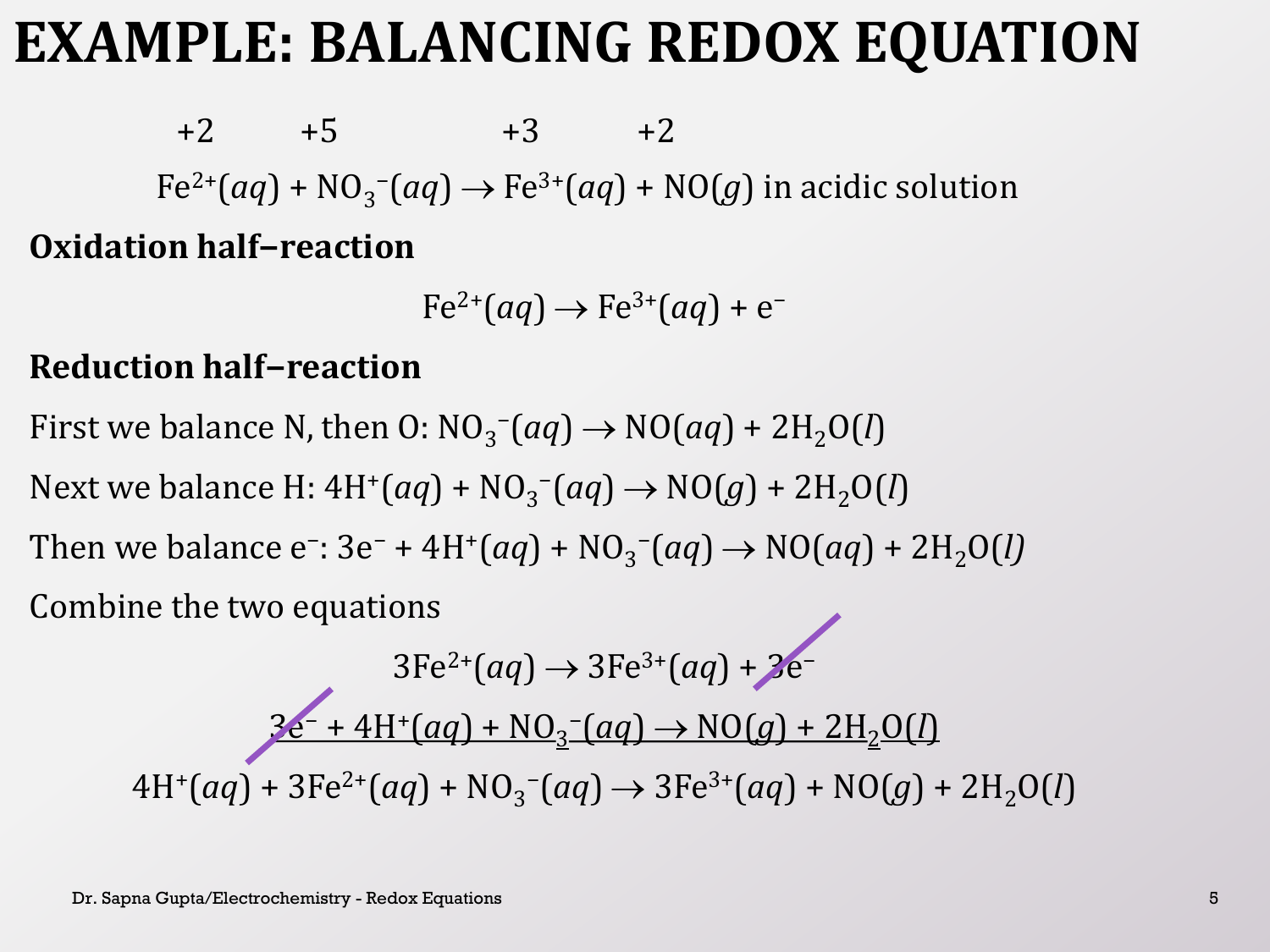### **BALANCING REDOX REACTIONS – IN BASE**

• All the rules are the same as in the acidic conditions.

Then

- 1.Add one OH<sup>−</sup> to both sides for each H<sup>+</sup> .
- 2. When H<sup>+</sup> and OH<sup>−</sup> occur on the same side, combine them to form H<sub>2</sub>O.

3. Cancel water molecules that occur on both sides.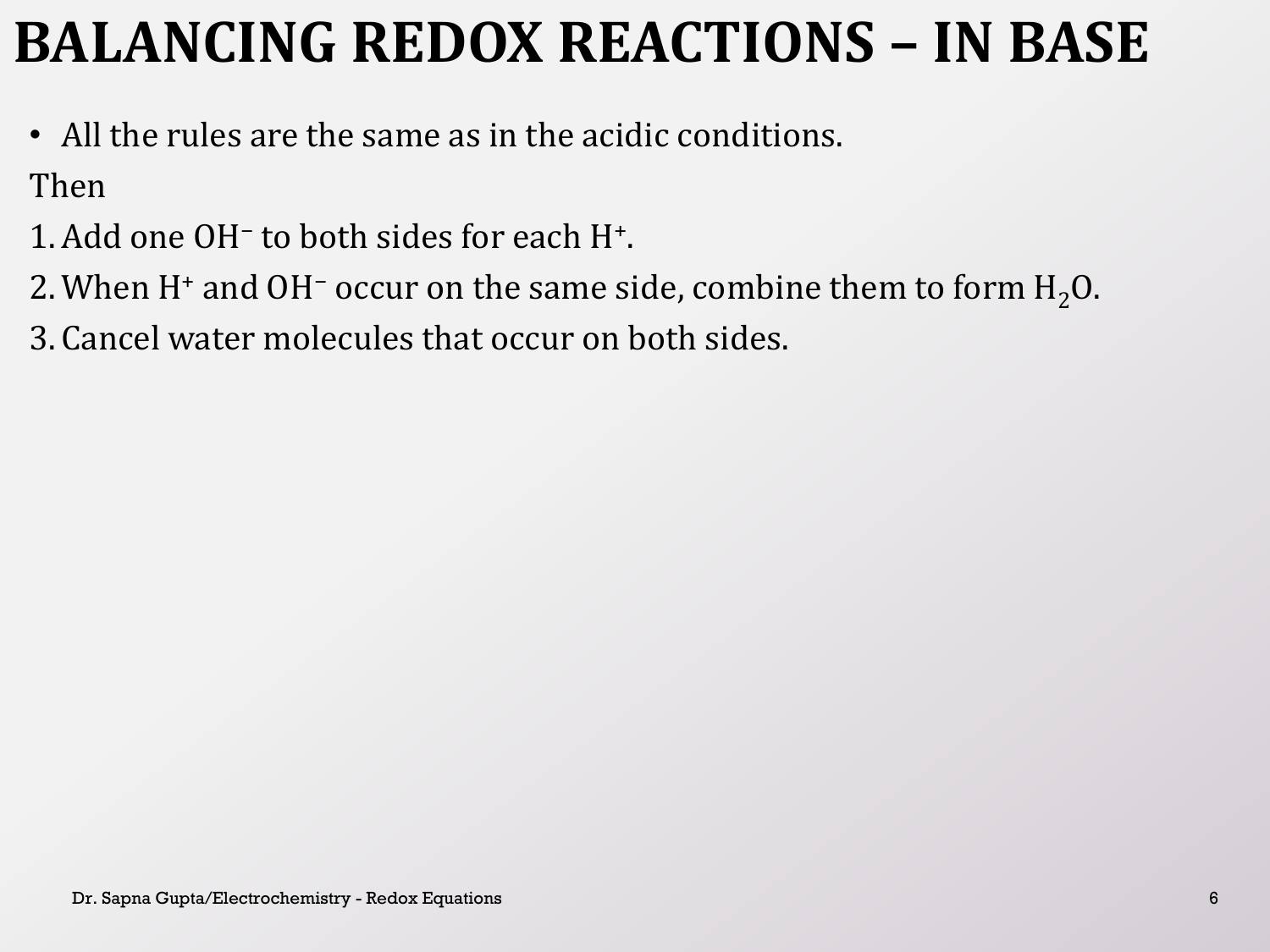### **EXAMPLE: BALANCING REDOX EQ IN BASE**

Lead(II) ion, Pb<sup>2+</sup>, yields the plumbite ion, Pb(OH)<sub>3</sub><sup>-</sup>, in basic solution. In turn, this ion is oxidized in basic hypochlorite solution, ClO<sup>−</sup> , to lead(IV) oxide, PbO<sub>2</sub>. Balance the equation for this reaction using the half−reaction method. The skeleton equation is

 $Pb(OH)<sub>3</sub><sup>-</sup> + ClO<sup>-</sup> \rightarrow PbO<sub>2</sub> + Cl<sup>-</sup>$ 

#### **Solution:**

First determine redox..

 $Pb(OH)<sub>3</sub><sup>-</sup> + ClO<sup>-</sup> \rightarrow PbO<sub>2</sub> + Cl<sup>-</sup>$  $+2$   $+1$   $+4$   $-1$ 

Pb is oxidized from +2 to +4.

Cl is reduced from +1 to −1.

Contd….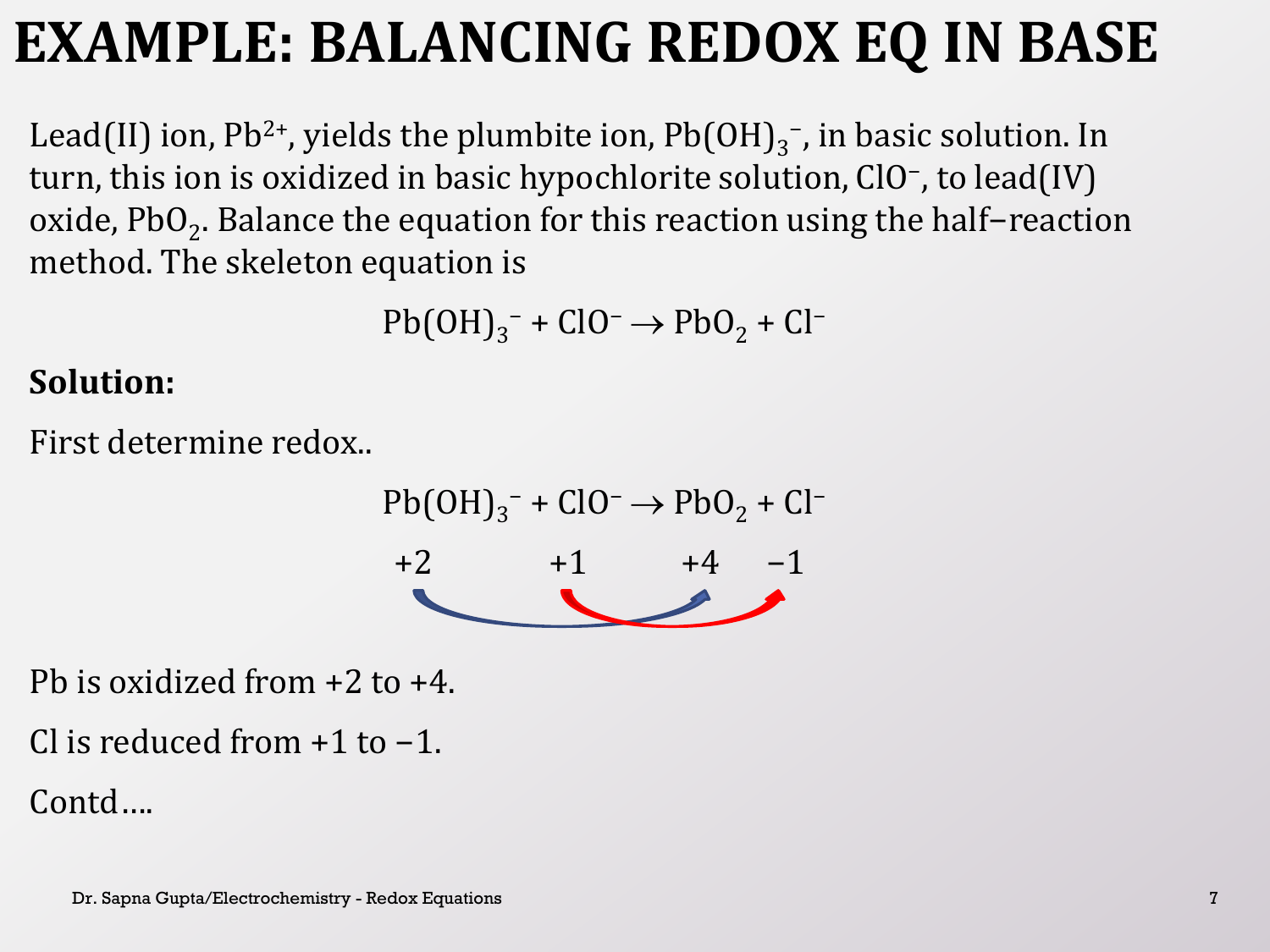#### **EXAMPLE: REDOX EQ IN BASE..CONTD**

#### **Oxidation half−reaction**

| Balance Pb and O:        | $Pb(OH)_{3}^{-}(aq) \rightarrow PbO_{2}(s) + H_{2}O(l)$              |
|--------------------------|----------------------------------------------------------------------|
| Balance H:               | $Pb(OH)_{3}^-(aq) \rightarrow PbO_2(s) + H_2O(l) + H^+(aq)$          |
| Balance e <sup>-</sup> : | $Pb(OH)_{3}^-(aq) \rightarrow PbO_2(s) + H_2O(l) + H^+(aq) + 2e^{-}$ |

#### **Reduction half−reaction**

| Balance Cl and O:        | $ClO^{-}(aq) \rightarrow Cl^{-}(aq) + H_{2}O(l)$              |
|--------------------------|---------------------------------------------------------------|
| Balance H:               | $2H^{+}(aq) + ClO^{-}(aq) \rightarrow Cl^{-}(aq) + H_{2}O(l)$ |
| Balance e <sup>-</sup> : | $2e^- + 2H^+(aq) + ClO^-(aq) \rightarrow Cl^-(aq) + H_2O(l)$  |

Contd….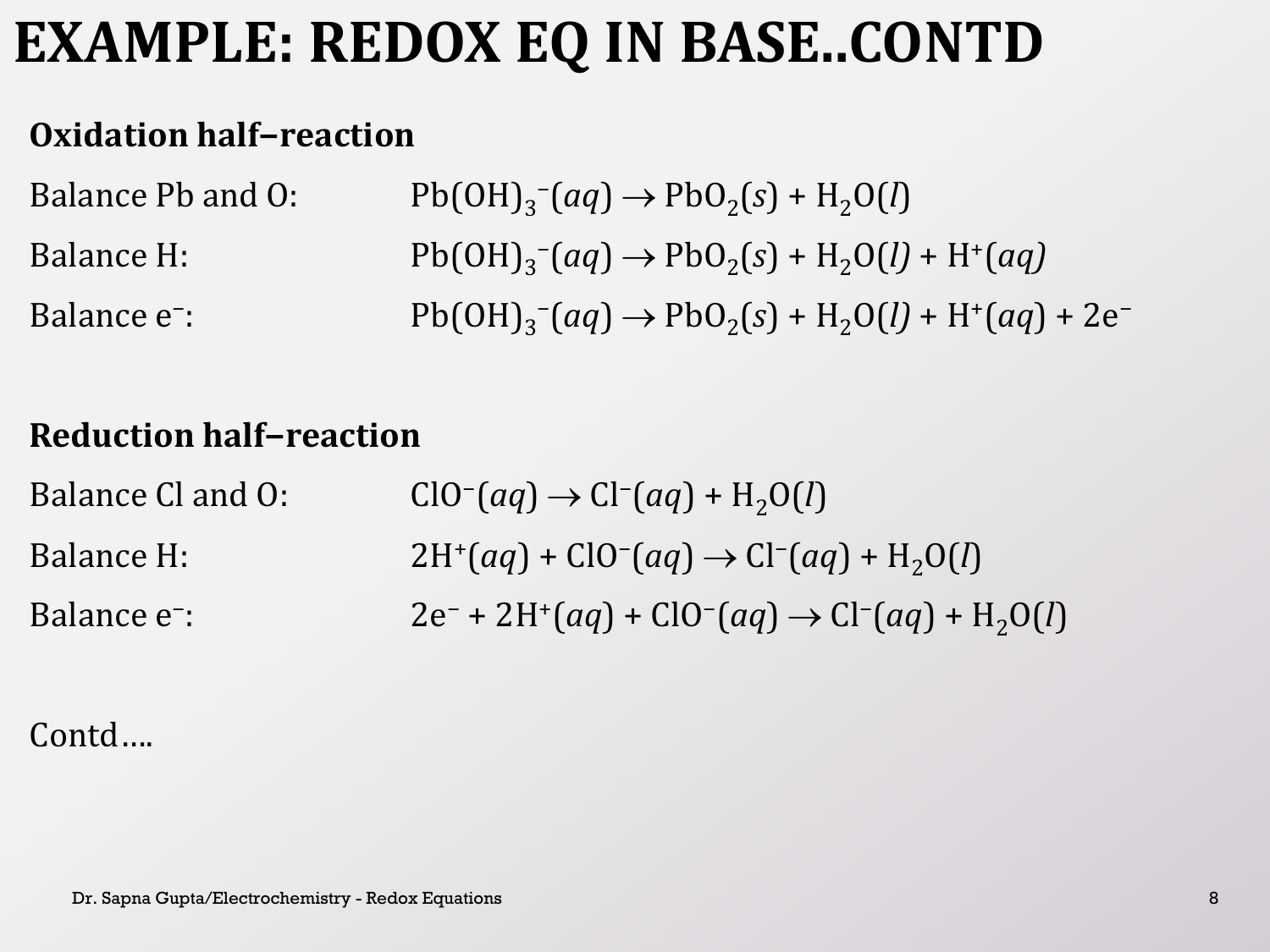#### **EXAMPLE: REDOX EQ IN BASE..CONTD**

Combine the half−reactions.

 $Pb(OH)_{3}^{-}(aq) \rightarrow PbO_{2}(s) + H_{2}O(l) + A^{+}(aq) + 2e^{-}$ 2e<sup>−</sup> + 2H<sup>+</sup> (*aq*) + ClO<sup>−</sup> (*aq*) Cl<sup>−</sup> (*aq*) + H2O(*l*)

 $H^{+}(aq)$  + Pb(OH)<sub>3</sub><sup>−</sup>(aq) + ClO<sup>−</sup>(aq) → PbO<sub>2</sub>(s) + Cl<sup>−</sup>(aq) + 2H<sub>2</sub>O(l)

To convert to basic solution, we add OH<sup>-</sup> to each side, converting H<sup>+</sup> to H<sub>2</sub>O. **OH**<sup>−</sup> + H<sup>+</sup>(*aq*) + Pb(OH)<sub>3</sub><sup>−</sup>(*aq*) + ClO<sup>−</sup>(*aq*) → PbO<sub>2</sub>(*s*) + Cl<sup>−</sup>(*aq*) + 2H<sub>2</sub>O(*l*) + **OH**<sup>−</sup>  $H_2O(l)$  + Pb(OH)<sub>3</sub><sup>−</sup>(aq) + ClO<sup>−</sup>(aq) → PbO<sub>2</sub>(s) + Cl<sup>−</sup>(aq) + ZH<sub>2</sub>O(l) + OH<sup>−</sup>(aq)

Finally, we cancel one  $H_2O$  that is on both sides.

 $Pb(OH)_{3}^{-}(aq) + ClO^{-}(aq) \rightarrow PbO_{2}(s) + Cl^{-}(aq) + H_{2}O(l) + OH^{-}(aq)$